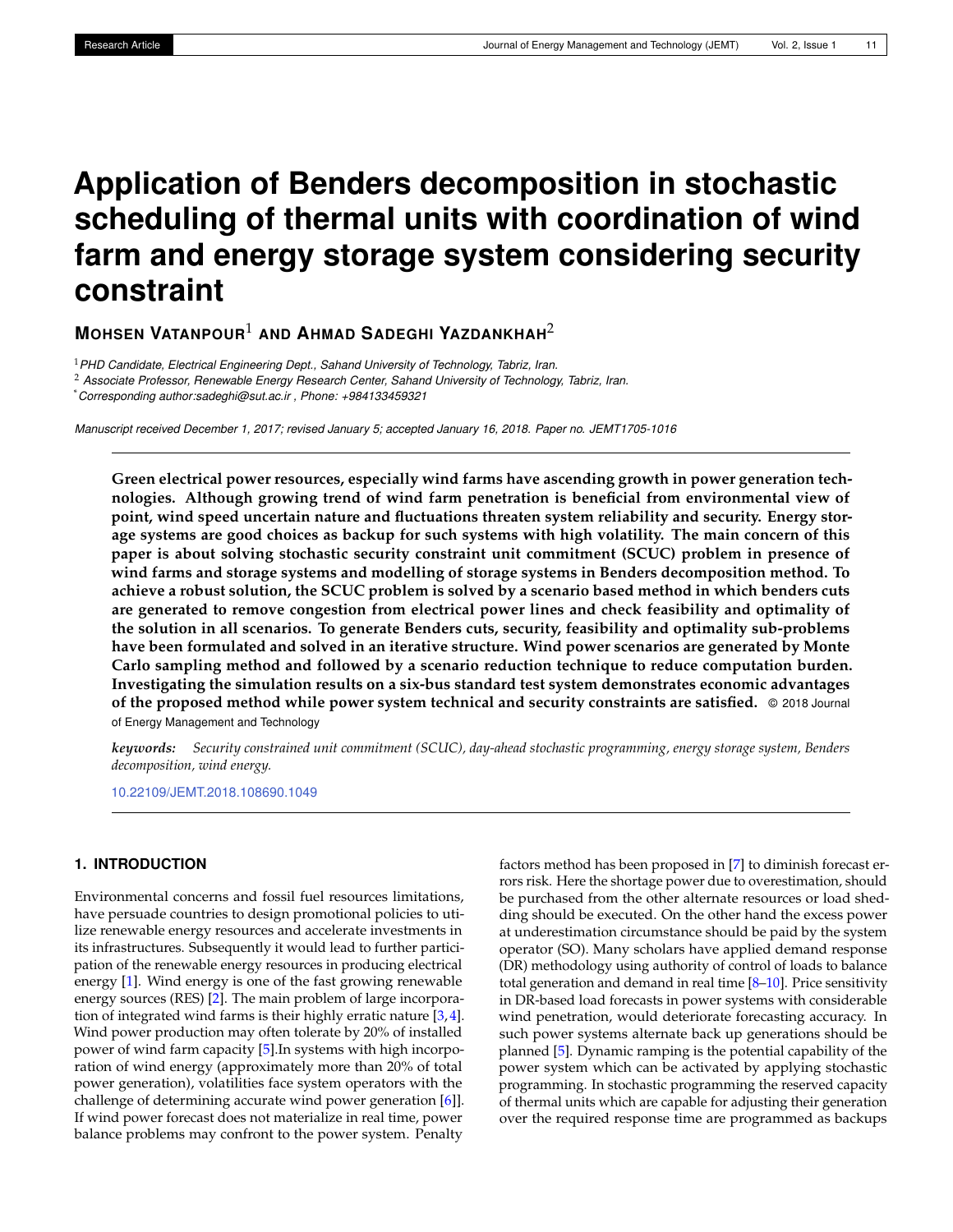and their ramp constraints are considered in scenarios [\[11\]](#page-8-2). In state-of-the-art energy management strategies of RESs, energy storage systems (ESS) are used and recommended as beneficial technologies [\[1,](#page-7-0) [12,](#page-8-3) [13\]](#page-8-4). ESSs in cooperation with wind farm would enhance both of system reliability and utilization from available wind in real time [\[14,](#page-8-5) [15\]](#page-8-6). Accordingly ESS act as supplementary source for wind farm by absorbing excess power and suppressing shortage power, in underestimation and overestimation conditions respectively. A comprehensive investigation about coordination of various technologies of ESSs with wind farms has been studied in  $[16]$ . In  $[17–20]$  $[17–20]$  the coordination of ESSs with wind farms to decrease wind curtailments has been discussed. Unit commitment is a complicated mixed integer programming optimization problem subjected to the units and system operational constraints [\[21,](#page-8-10) [22\]](#page-8-11). From technical view of point, power network security is the most important aspect of the power system operation in a market driven planning, also as reported in [\[23\]](#page-8-12), neglecting security considerations in scheduling process, can lead to bulk wind curtailments. In order to find a feasible and financially viable schedule, security constraint unit commitment is essential [\[24\]](#page-8-13). The main challenge of SCUC problem is modelling security constraint. However this constraint is violated rarely for special lines, it should be remained relaxed in all time periods throughout the network. To apply security constraint into the UC problem, three different frameworks have been used in the literature; direct, indirect and decomposition based methods. In a direct method, security constraint along with other constraints are formulated in a unified frame. The main drawback of this method is that it adds constraints to the bulk of problem and consequently may hamper convergence [\[25\]](#page-8-14). Indirect methods split the SCUC problem into two separate stages. In the first stage, network security constraints are omitted from the optimization problem and the feasible solution will be achieved in the second stage, by optimal power flow or security constrained economic dispatch. As an advantage of indirect methods, computational burden will be decreased significantly and their convergence time will be reduced subsequently. However this procedure does not provide a mechanism within the first stage to optimize the generation distribution throughout a transmission network. So applying indirect methods may cause to start from an inferior point to find final feasible solution. As the third strategy, in [\[26\]](#page-8-15) Benders decomposition method has been applied to the SCUC problem. It introduces a recursive procedure which decouples SCUC into a master problem and a security subproblem. Using Benders decomposition to control power flow of the deviated lines, constraints of master problem would be adjusted according to the results of security subproblem. In [\[27\]](#page-8-16) Benders decomposition method considers the lines power flow and bus voltages for a system with thermal units only. A stochastic SCUC in the presence of wind farm has been proposed in [\[5\]](#page-7-4). Here due to consider stochastic nature of wind energy, feasibility and optimality cuts are added into the master problem formulation. In reference [\[24\]](#page-8-13), ac security constraints in hydrothermal scheduling problem have been considered using Benders decomposition. A hybrid bacterial foraging algorithm has been implemented to solve non convex SCUC problem. Reference [\[8\]](#page-8-0) proposes, demand response control to alleviate the effect of forecast errors and consequently wind curtailments in a wind integrated power system. SCUC problem is solved in the presence of RESs and EES by an indirect method. In first stage of the proposed method unit commitment problem has been solved by Genetic algorithm and the feasible solution is evaluated by a probabilistic optimal

power flow in the second stage. In this paper, stochastic security constrained unit commitment is modeled as a mixed integer linear programming (MILP) optimization problem and solved for a system with thermal units in cooperation with wind units and ESS. By applying Benders decomposition ESS is modeled using the proposed stochastic scenario based method by reformulating Benders optimality and feasibility cuts. The proposed method is applied on a modified six bus test system and its results compared with cases in which storage flexibility features are not considered in optimality and feasibility cuts. Subsequent sections are organized as follow. Section [2](#page-1-0) presents a scenario based model to solve the stochastic SCUC problem. Modelling and formulation of the energy storage system in Benders opti-mality and feasibility cuts is applied in section [3.](#page-3-0) In section [4](#page-5-0) the simulation results of applying the proposed model on the test system are investigated, and the conclusion is extracted in section [5.](#page-7-7)

# <span id="page-1-0"></span>**2. PROBLEM STATEMENT**

SCUC problem modeling in a scenario based stochastic method is described in this section. To generate wind speed scenarios, Monte Carlo (MC) simulation method has been implemented in which wind speed follows a predicted Weibull probability distribution function with a diurnal wind pattern. The diurnal pattern of wind implies wind speed intermittency in a region during 24 hours, which has been modeled by a sinusoidal term. More detail about this modelling is given in [\[28\]](#page-8-17). Because of high dependency of the execution time in scenario based methods to the number of scenarios, a scenario reduction has been done. The main objective of the scenario reduction methods is to eliminate scenarios with low probability and merge similar scenarios, so that the preserved scenarios would be the most probable scenarios [\[29–](#page-8-18)[31\]](#page-8-19). In this work SCENRED tool of GAMS optimization software has been used for scenario reduction in which the fast backward/forward method has been selected because of its accuracy and computational advantages [\[32\]](#page-8-20). In the rest of the paper wherever scenario word is used, it implies reduced scenarios concept. As depicted in [1,](#page-1-1) Available wind power of each scenario procures by a typical curve which relates wind farm power to the wind speed.

<span id="page-1-1"></span>

**Fig. 1.** Wind to power conversion curve for a wind farm [\[28\]](#page-8-17).

#### **A. Objective function**

SCUC problem in the market driven power system is executed by independent system operator (ISO) [\[33\]](#page-8-21). The main objective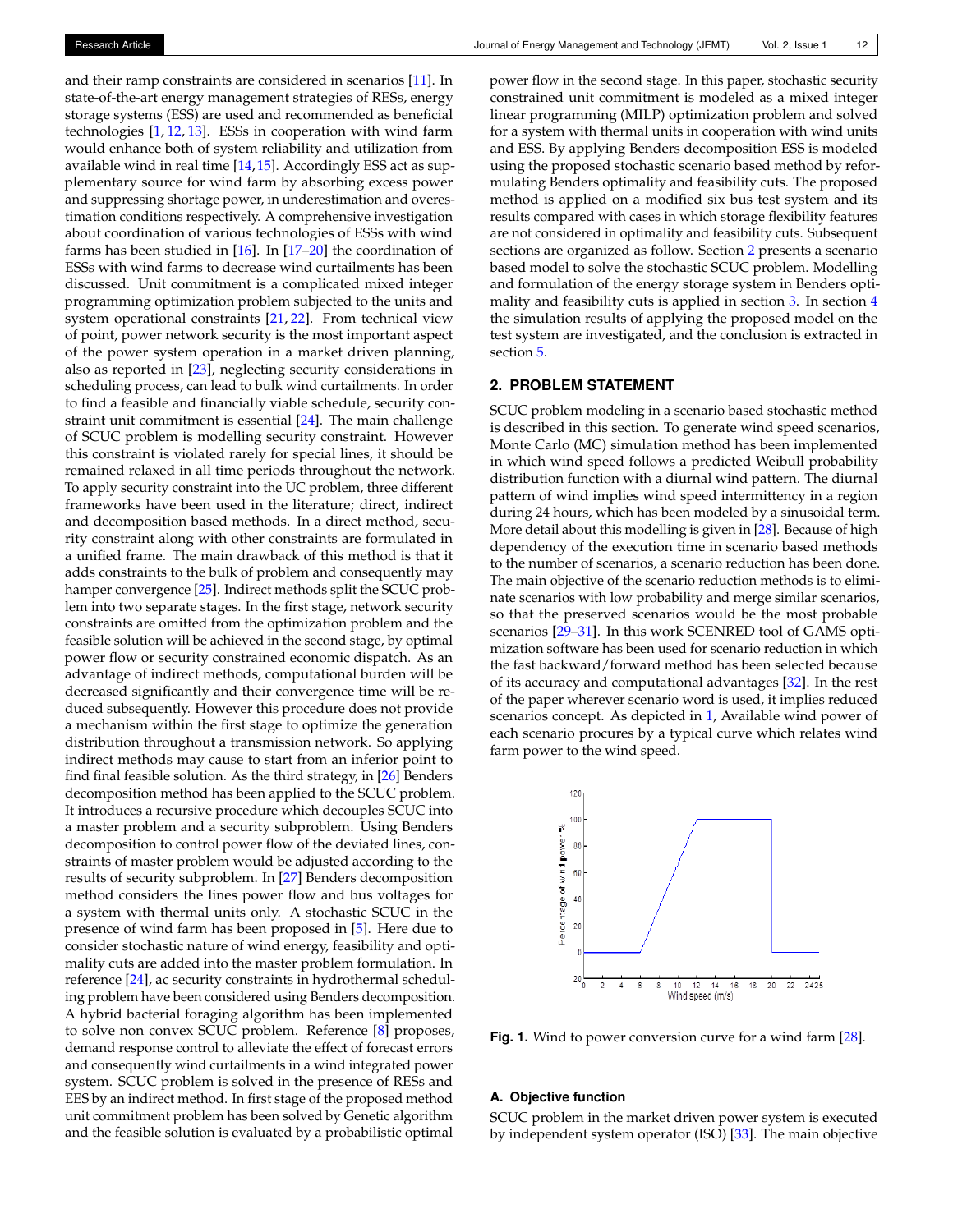is to minimize total operation cost of the system as given in Eq.  $(1)$ .

<span id="page-2-0"></span>
$$
\min\left\{TC = \overbrace{\left[\sum_{j=1}^{NG} \sum_{K=1}^{NH} FC_j(p_{j,k}) + SU_{j,k}\right]}^{\text{Main solution cost}} + \overbrace{\left[\sum_{k=1}^{NH} \sum_{jsn=1}^{NS} \rho_{sn} \psi_{sn}^k\right]}^{\text{Transition Cost to Scenarios}}\right\}
$$
\n(1)

<span id="page-2-1"></span>
$$
FC_j(P_{j,k}) = \alpha_j + \beta_j P_{j,k} + \gamma_j P_{j,k}^2
$$
 (2)

Objective function consists of two terms .The first term in equation Eq. [\(1\)](#page-2-0) models the generation cost of the thermal units in the main scenario over the time horizon in which each unit power generation cost has been calculated by a piecewise linearized approximation of quadratic function shown in Eq. [\(2\)](#page-2-1). Also, at the time of change in the status of each unit, its startup cost will be added to the objective function as a constant charge. The second term of equation Eq. [\(1\)](#page-2-0), demonstrates the cost of transition from main scenario into the probable reduced scenarios weighted by the probability factor of each scenario. Generation planning of the thermal units based on main scenario would be affected by the occurrence of other probable scenarios. This transition leads to a new generation allocation cost, which is called "transition cost" in this paper. It should be noted that determining the transition cost of each scenario requires another optimization problem to be solved under the condition that on-off status of the thermal units remain unchanged.

## **B. Constraints**

Optimization problem is subjected to two categories of constraints; units constraints and system constraints. Constraints of thermal generation units are formulated in equations Eq. [\(3\)](#page-2-2)- Eq. [\(8\)](#page-2-3). Equation Eq. [\(3\)](#page-2-2) models power generation limits of each thermal unit. The range of possible changes in power generation at two consecutive periods of time, is restricted by ramping up and down rates as expressed in Eq.  $(4)$ . In equation Eq.  $(5)$ minimum up and down time constraints for each unit are modeled, which enforce each unit remain in the same on/off status for a certain time. Wind turbines generation limits is modeled in equations Eq. [\(7\)](#page-2-6). As shown in the first tree equations of Eq. [\(8\)](#page-2-3), the rates of loading and depletion power of ESS are related to the storage capacity and stored energy in its reservoir. Maximum and minimum charge/discharge power rates, and ramp up/down rates for ESSs are formulated consequently. Efficiency of the ESS system is one of the characteristics of the storage system and relates to the employed technology. In this study a typical constant value (0.9) is assumed to model storage efficiency *ηst*,*<sup>k</sup>* [\[14\]](#page-8-5).

<span id="page-2-2"></span>
$$
\begin{cases} P_{j,k} \le P_j^{max} I_{j,k} \\ -P_{j,k} \le -P_j^{min} I_{j,k} \end{cases}
$$
 (3)

<span id="page-2-4"></span>
$$
\left\{\n \begin{array}{l}\n P_{j,k+1} \leq P_{j,k}^t + Rup_j I_{j,k}\n \end{array}\n \right.
$$
\n
$$
\tag{4}
$$

$$
\begin{aligned}\n &\bigg(-P_{j,k+1} \leq -P_{j,k}^t + R \, dn_j \, I_{j,k} \\
 &\bigg\{X_{j,k}^{on} = \big(X_{j,k}^{on} + 1\big) \, I_{j,k-1}\n \end{aligned}
$$

<span id="page-2-5"></span>
$$
\begin{cases}\n\sum_{(X_{j,k-1}^{\circ n}-MU_j+1)(I_{j,k-1}-I_{j,k})\geq 0}\n\end{cases}
$$
\n(5)

$$
\begin{cases} X_{j,k}^{off} = (X_{j,k}^{off} + 1)(1 - I_{j,k-1}) \\ (X_{j,k-1}^{on} - MD_j + 1)(I_{j,k-1} - I_{j,k}) \ge 0 \end{cases}
$$
 (6)

<span id="page-2-6"></span><span id="page-2-3"></span>
$$
PW_{jw,k} \le PW_{jw,k}^f \tag{7}
$$

$$
Psd_{st,k} \le Es_{st,k} \eta_{st}^{dis}
$$
\n
$$
Psc_{st,k}\eta_{st,k}^{dis} \le (Es_{st,k} - Es_{st,k}^{max})
$$
\n
$$
Es_{st,k} = \sum_{t=1}^{k-1} (Psc_{st,t} \eta_{st}^{chrs} - Psd_{st,t}/\eta_{st}^{dis})
$$
\n
$$
Psc_{st,k} \le Ps_{chrs}^{max}(1 - Is_{st,k})
$$
\n
$$
-Psc_{st,k} \le -Ps_{chrs}^{min}(1 - Is_{st,k})
$$
\n
$$
Psd_{st,k} \le Ps_{dis}^{max}s_{st,k}
$$
\n
$$
-Psd_{st,k} \le Psc_{st,k-1} + Rup_{st}^{chrs}(1 - Is_{st,k})
$$
\n
$$
-Psc_{st,k} \le Psc_{st,k-1} + Rdn_{st}^{chrs}(1 - Is_{st,k})
$$
\n
$$
Psd_{st,k} \le Psd_{st,k-1} + Rup_{dis}^{st}s_{st,k}
$$
\n
$$
-Psd_{st,k} \le Psd_{st,k-1} + Rhn_{dis}^{st}s_{st,k}
$$

System constraints including power flow limits and system power balance has been stated in Eq. [\(9\)](#page-2-7) and Eq. [\(10\)](#page-2-8). Eq. [\(9\)](#page-2-7) determines balance between generations and consumptions. Network security constraint for the main scenario would be relaxed while equation Eq. [\(10\)](#page-2-8) does not pervert.

<span id="page-2-8"></span><span id="page-2-7"></span>
$$
\sum_{j} P_{j,k} + \sum_{st} P_{s}^{st,k} - \sum_{st} P_{s}^{st,k}_{chrg} + \sum_{w} P_{wjw,k} = PD_{k}
$$
\n(9)  
\n
$$
- PL_{l}^{max} \le \sum_{b=1}^{Nb} SF_{l,b} (KP_{b,j}P_{j,k} - KD_{b,k}PD_{b,k} - KST_{b,st}P_{sc_{st,k}} + KST_{b,st}P_{sd_{st,k})
$$
\n(10)  
\n
$$
PL_{l}^{max} \ge \sum_{b=1}^{Nb} SF_{l,b} (KP_{b,j}P_{j,k} - KD_{b,k}PD_{b,k} - KST_{b,st}P_{sc_{st,k}} + KST_{b,st}P_{sd_{st,k})
$$

In each scenario transition, system security and balance constraints and dispatch restrictions of the units including maximum and minimum power generations, and ramp rates should be satisfied. Also all constraints of ESSs should be considered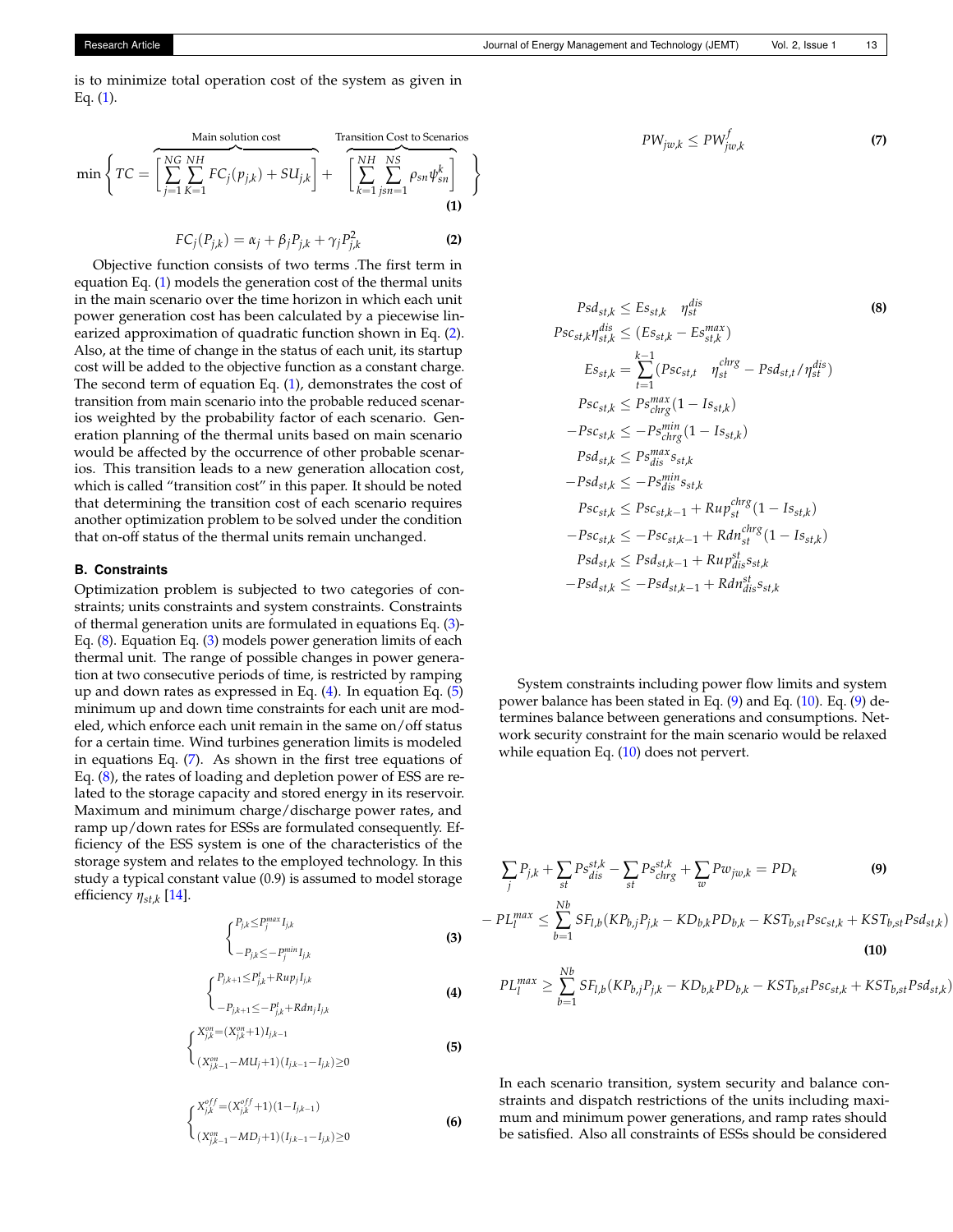for scenarios as presented in Eq.  $(11)$ .

$$
\sum_{j} P_{j,k}^{sn} + \sum_{st} P_{s_{dis}}^{sn,st,k} - \sum_{st} P_{s_{chrg}}^{sn,st,k} + \sum_{w} P_{w_{jw,k}}^{sn} = PD_k
$$
\n(11)  
\n
$$
- PL_{l}^{max} \le \sum_{b=1}^{Nb} SF_{l,b}(KP_{b,j}P_{j,k}^{sn} - KD_{b,k}PD_{b,k} - KST_{b,st}P_{s}c_{st,k}^{sn} + KST_{b,st}P_{s}d_{st,k}^{sn})
$$
\n
$$
PL_{l}^{max} \ge \sum_{b=1}^{Nb} SF_{l,b}(KP_{b,j}P_{j,k} - KD_{b,k}PD_{b,k} - KST_{b,st}P_{s}c_{st,k} + KST_{b,st}P_{s}d_{st,k})
$$
\n
$$
\begin{cases}\nP_{jk}^{sn} \le P_{j,k}^{sn} + Ran_{j,l,k} \\
-P_{jk}^{sn} \le P_{j}^{mn}I_{j,k} \\
-P_{jk}^{sn} \le P_{j}^{mn}I_{j,k}^{rn} \\
S^{st}d_{st,k}^{sn} \le Es_{st,k} \quad \eta_{st}^{dis} \\
P_{s}c_{st,k}^{sn} \eta_{st}^{dis} \le (Es_{st,k} - Es_{st,k}^{max}) \\
E_{s}^{sn} = \sum_{t=1}^{k-1} (P_{s}c_{st,k}^{sn} \quad p_{st}^{chrg} - Ps_{st,k}^{dn} / \eta_{st}^{dis})\n\end{cases}
$$
\n
$$
P_{s}c_{st,k}^{sn} \le P_{s}^{max} (1 - \hat{I}_{sst,k})
$$
\n
$$
P_{s}d_{st,k}^{sn} \le P_{s}^{max} \hat{I}_{sst,k} \qquad \text{the t}
$$
\n
$$
- Ps_{st,k}^{sn} \le P_{s}^{min} \hat{I}_{sst,k} \qquad \text{the t}
$$
\n
$$
P_{s}c_{st,k}^{sn} \le P_{s}c_{st,k-1} + Ru_{s}^{chrs} (1 - \hat{I}_{sst,k})
$$
\n
$$
- Ps_{st,k}^{sn} \le P_{s}c_{st,k-1} + Ru_{s}^{chrs} (1 - \hat{I}_{sst,k})
$$
\n
$$
- Ps_{st,k}^{sn} \le P_{s}d_{st,k-1} +
$$

# <span id="page-3-0"></span>**3. BENDERS DECOMPOSITION AND ITS APPLICATION**

In [\[34\]](#page-8-22) J.F. Benders introduces a technique to solve combinatorial optimization problems. This method has been frequently used to solve power system optimization problems [\[5,](#page-7-4) [24,](#page-8-13) [33,](#page-8-21) [35\]](#page-8-23). By Benders decomposition method, original optimization problem is decoupled into a master problem and some subproblems in which the complicating constraints are splitted from master problem. An iterative procedure as illustrated in Figure [2](#page-5-1) adjoins the master problem to subproblems. Knowing that, the splitted constraints would not be taken into account in the first step to find the initial solution. In the next step feasibility subproblems would be executed to check feasibility of the splitted constraints. Any deviation in this stage, generates a feasibility cut as a constraint which would be added into the master problem formulation. Lower bound (LB) solution is obtained by solving renewed master problem as depicted in the flowchart. On the other hand if the LB solution is feasible, then optimality subproblem is solved and consequently optimality cut is added to the objective function of the master problem. Upper bound (UB) solution would be achieved by solving master problem<sub>s</sub> $\hat{v}_{l,k}$ +( $\hat{\lambda}$ 2<sub>*l*,*k*- $\hat{\lambda}$ 1<sub>*l*,*k*</sub></sub> adopted by optimality cuts. This procedure would be iterated until the difference between upper bound and lower bound is less than a predetermined small value.

## **A. Master problem**

Master problem is formulated by equationsEq. [\(1\)](#page-2-0)-Eq. [\(9\)](#page-2-7) and the constraints which would be added by Benders cuts as depicted

<span id="page-3-2"></span><span id="page-3-1"></span>

**Fig. 2.** Flowchart of the Benders decomposition

in Figure [2.](#page-3-2) In the following of this section Benders subproblems and their related cuts are described.

## **B. Security subproblem**

By the security constraint, flowed power through the network lines should be limited according to the capacity of each line in all of the time periods. Considering this constraint, will enlarge the unit commitment problem dimension and would make it difficult for any solver to solve such a bulk problem without falling in local minima. Whereas the overflow problem often occurs in some particular lines in some period of times (mostly peak load time), a procedure that considers only overloaded lines, could be helpful in overcoming the security constrained problem with better performance. Benders decomposition is a beneficial method to solve such an optimization problem with sparsely activated constraints. More details about this method is available in [\[33\]](#page-8-21). The security subproblem formulated as Eq. [\(12\)](#page-3-3) yields the surplus power of overloaded lines and the dual parameters for violated constraints. The values assigned with uch as,  $\hat{P}_{j,k}$ ,  $\hat{P}_{SCst,k}$  and  $\hat{P}sd_{st,k}$  are founded after solving the main problem. In this paper shift factors (*KPb*,*<sup>j</sup>* , *KDb*,*<sup>k</sup>* and*KSTb*,*st* ) have been used to calculate line power flows according to the procedure explained in [\[36\]](#page-8-24). If any violation is occurred, Benders feasibility cut formulated in Eq. [\(13\)](#page-3-4) will be added to the master problem as new constraint.

<span id="page-3-3"></span>
$$
min\{sv_{l,k}\}\n\qquad (12)
$$
\n
$$
- sv_{l,k} \le PL_1^{max} - \sum_{b}^{Nb} SF_{l,b}(KP_{b,j}\hat{P}_{j,k} - KD_{b,k}PD_{b,k} - KST_{b,st}\hat{P}_{SCst,k} + KST_{b,st}\hat{P}_{Sd_{st,k}}) \quad \lambda 1_{l,k}
$$
\n
$$
- sv_{l,k} \le PL_1^{max} + \sum_{b}^{Nb} SF_{l,b}(KP_{b,j}\hat{P}_{j,k} - KD_{b,k}PD_{b,k} - KST_{b,st}\hat{P}_{SCst,k} + KST_{b,st}\hat{P}_{Sd_{st,k}}) \quad \lambda 2_{l,k}
$$
\n
$$
sv_{l,k} \ge 0
$$

$$
L_{l,k} + (\hat{\lambda}2_{l,k} - \hat{\lambda}1_{l,k})\sum_{b}^{Nb}F_{l,b}[(KP_{b,k}P_{j,k} - \hat{P}_{j,k}) - KST_{b,s}Psc_{st,k} - \hat{P}sc_{st,k}) + KST_{b,s}Psd_{st,k}\hat{P}sd_{st,k} \le 0
$$
\n(13)

# <span id="page-3-4"></span>**C. Scenarios feasibility subproblem**

In the scenario based method, the solution found from the master problem should be able to adjust with new conditions occurs in each scenario. This problem is checked by solving feasibility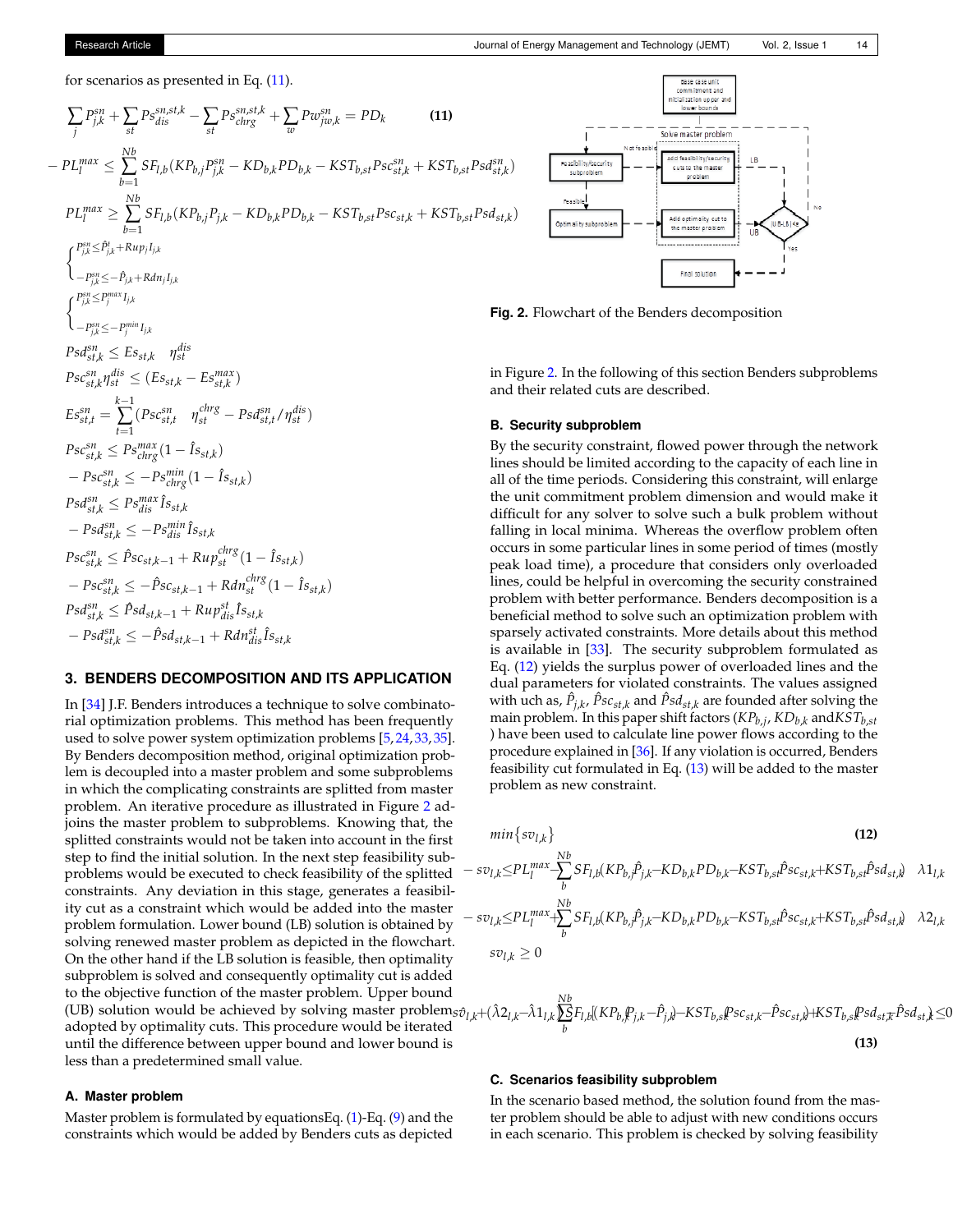subproblem as expressed in Eq. [\(14\)](#page-4-0)-Eq. [\(17\)](#page-4-1). Generally, in feasisubproblem as expressed in Eq. (14)-Eq. (17). Generally, in feasi-<br>bility subproblem three types of constraints are exist. Equation<sup>Storages</sup> constraints Eq. [\(15\)](#page-4-2) guarantees the security of the power lines in all scenarios. In Eq. [\(16\)](#page-4-3), dispatch constraints related to the generation power of units in all scenarios are checked. Finally constraints of energy storage systems in all of scenarios has been considered in Eq. [\(17\)](#page-4-1). Any positive value of the objective function (*Ssn*,*<sup>k</sup>* ) of this subproblem, implies that the main solution could not be responsible for new conditions in scenario *sn* and time period*k*. To overcome this incompatibility, in the next iteration a feasibility cut as formulated in Eq. [\(18\)](#page-4-4) should be added to the master problem for any positive value of  $\hat{S}_{sn,k}$ .

$$
minimize \left\{ S_{sn,k} = \sum_{l=1}^{NL} S0_{sn,l,k} + S1_{sn,k} + S2_{sn,k} \right\}
$$
 (14)  

$$
S0_{sn,l,k} + S1_{sn,k} + S2_{sn,k} \ge 0
$$

<span id="page-4-1"></span>
$$
aints \begin{cases} E_{s_{st,sn,k}} = \sum_{t=1}^{k-1} (Ps_{chrg}^{sn,st,k} & \eta_{sn,st,k}^{chrg} - Ps_{dis}^{sn,st,t} / \eta_{sn,kst}^{dis}) \\ \text{(17)} \\ E_{s_{sn,st,k}} \le E s_{sn}^{max} \\ Psd_{sn,st,k} \le E s_{sn,st,k} & \eta_{sn,kst}^{dis} \\ Psc_{sn,st,k} \le Ps_{chrg}^{max}(1 - \hat{I}_{sst,k}) & \mu c_{1,st}^{k} \\ -Psc_{sn,st,k} \le Ps_{dis}^{min}(1 - \hat{I}_{sst,k}) & \mu d_{1,st}^{k} \\ Psd_{sn,st,k} \le Ps_{dis}^{max} \hat{I}_{sst,k} & \mu d_{2,st}^{k} \\ -Ps d_{sn,st,k} \le \hat{P}sc_{st,k} + Rup_{st}^{chrg}(1 - \hat{I}_{sst,k}) & \lambda c_{1,st}^{k} \\ -Ps c_{st,k} \le \hat{P}sc_{st,k} + Rdn_{dis}^{chrg}(1 - \hat{I}_{sst,k}) & \lambda c_{2,st}^{k} \\ Psd_{sn,st,k} \le \hat{P}sd_{st,k} + Rup_{dis}^{st} \hat{I}_{sst,k} & \lambda d_{1,st}^{k} \\ -Ps d_{sn,st,k} \le -\hat{P}sd_{st,k} + Rdn_{dis}^{st} \hat{I}_{sst,k} & \lambda d_{2,st}^{k} \end{cases}
$$

*Network Constraints*(

*Nb*

<span id="page-4-4"></span><span id="page-4-2"></span><span id="page-4-0"></span>**(15)**

$$
SO_{sn,l,k} \le PL_l^{max} - \sum_b
$$
\n
$$
SU_{1,b}(KP_{b,j}P_{j,sn,k} - KD_{b,k}PD_{b,k} - KST_{b,st}Psc_{st,sn,k} + KST_{b,st}Psd_{st,sn,k})
$$
\n
$$
SO_{sn,l,k} \le PL_l^{max} + \sum_b^{Nb} + (\lambda 1_{sn,j,k}Rup_j + (\lambda 1_{sn,j,k}Rdn_j + \mu 1_{sn,j,k}P_j^{max} - \mu 2_{sn,j,k}P_j^{min})(I_{j,k} - \hat{I}_{j,k})
$$
\n
$$
SU_{1,b}(KP_{b,j}P_{j,sn,k} - KD_{b,k}PD_{b,k} - KST_{b,st}Psc_{st,sn,k} + KST_{b,st}Psd_{st,sn,k})
$$
\n
$$
= \lambda c_{1,sl}^{k} Rup_{st}^{sim} - \lambda c_{2,sl}^{k} Ra_{st}^{sim} + \mu d_{1,sl}^{k} Bs_{dis}^{max} - \mu d_{2,sl}^{k} Ps_{dis}^{min} + \lambda d_{1,sl}^{k} Rup_{dis}^{str} + \lambda d_{1,sl}^{k} Rup_{dis}^{str} + \lambda d_{1,sl}^{k} Rup_{dis}^{str}
$$
\n
$$
+ (\lambda c_{1,sl}^{k} - \lambda c_{2,sl}^{k} Rdn_{is}^{dis})(I_{s,t,k} - \hat{I}_{s,t,k})
$$
\n
$$
+ (\lambda c_{1,sl}^{k} - \lambda c_{2,sl}^{k})(Psd_{st,k} - \hat{P}sc_{st,k})
$$
\n
$$
+ (\lambda c_{1,sl}^{k} - \lambda c_{2,sl}^{k})(Psd_{st,k} - \hat{P}sc_{st,k})
$$

*generation unit constraints*(

<span id="page-4-3"></span>**(16)**

$$
PD_{k} = \sum_{j} P_{j,sn,k}^{sn} + \sum_{st} P_{slis}^{sn,st,k} - \sum_{st} P_{chrg}^{sn,st,k} + \sum_{w} P_{w_{w,sn,k}} + S1_{sn,l,k} - S2_{sn,l,k}
$$
  
\n
$$
P_{j,sn,k} \leq P_{j}^{max} \hat{I}_{j,k} \quad \mu_1_{sn,j,k}
$$
  
\n
$$
- P_{j,sn,k} \leq - P_{j}^{min} \hat{I}_{j,k} \quad \mu_2_{sn,j,k}
$$
  
\n
$$
P_{j,sn,k} \leq \hat{P}_{j,k} + Rup_{j} \hat{I}_{j,k} \quad \lambda_1_{sn,j,k}
$$
  
\n
$$
- P_{j,sn,k} \leq -_{j,k} + Rdn_{j} \hat{I}_{j,k} \quad \lambda_1_{sn,j,k}
$$
  
\n
$$
Pw_{jw,sn,k} \leq Pw_{jw,sn,k}^f
$$

#### **D. Optimality subproblem**

To assign the optimum value for the transition cost in the Eq. [\(1\)](#page-2-0) from the main scenario into the other scenarios *ψsn* , the security constraint optimization problem should be solved for each scenario by solving Eq. [\(19\)](#page-5-2). Accordingly if the objective function  $WO_{sn,k}$  is greater than the scenario transition cost  $\psi_{sn}^k$ , optimality cut will be added to the master problem as a constraint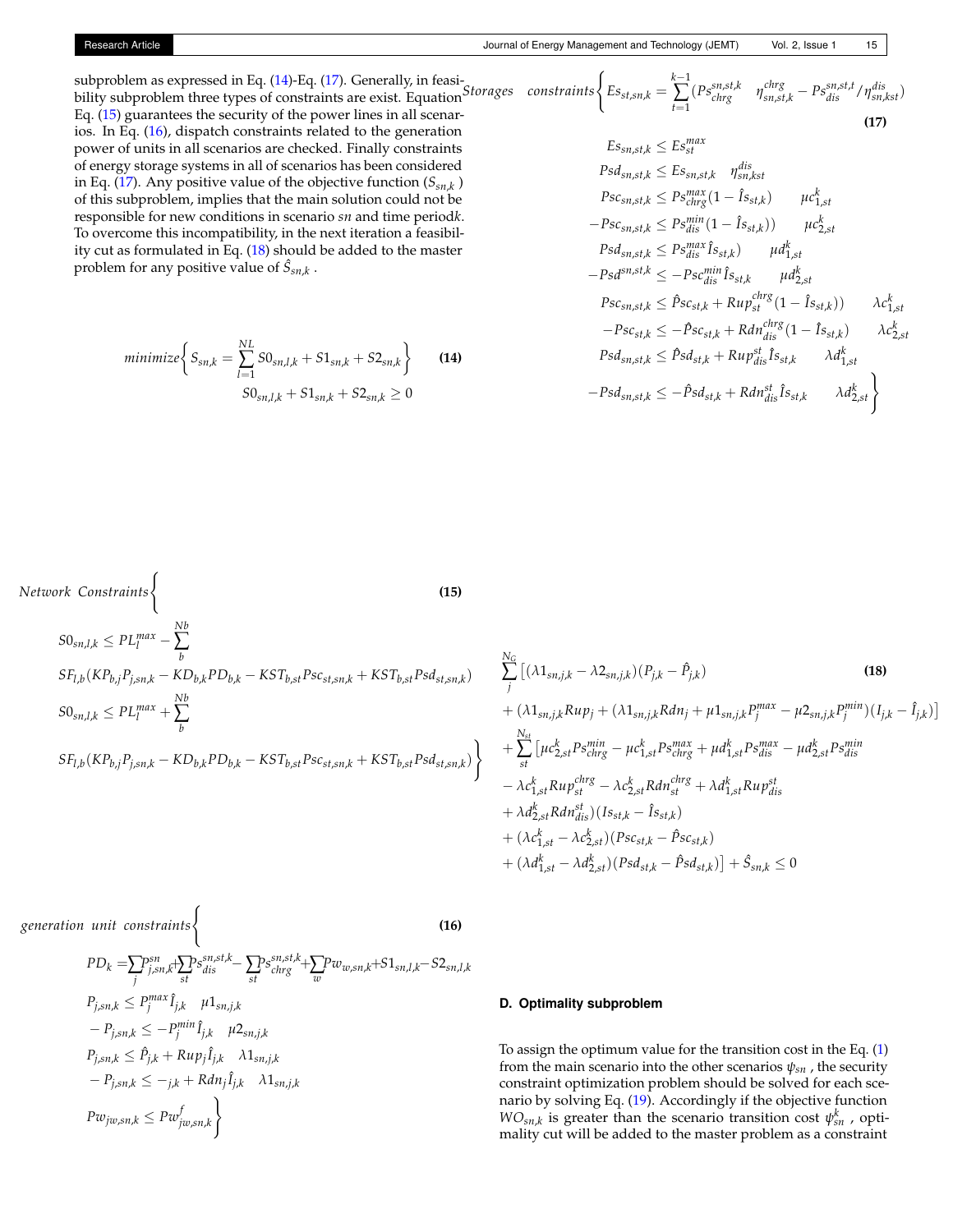$\mathbf 2$ 

<span id="page-5-5"></span><span id="page-5-4"></span><span id="page-5-2"></span> $\mathbf{1}$ 

shown in Eq.  $(20)$ .

$$
min\{WO_{sn,k} = \sum_{j=1}^{NS} \sum_{s}^{NS} FC_{j}(P_{j,sn,k})\}
$$
\n
$$
0 \leq PL_{l}^{max} - \sum_{b}^{NS} SF_{l,b}(Kp_{b,j}P_{j,sn,k} - KD_{b,k}PD_{b,k} - KST_{b,sl}Psc_{st,sn,k} + KST_{b,sl}Psd_{l} - 1
$$
\n
$$
0 \leq PL_{l}^{max} + \sum_{b}^{N} SF_{l,b}(Kp_{b,j}P_{j,sn,k} - KD_{b,k}PD_{b,k} - KST_{b,sl}Psc_{st,sn,k} + KST_{b,sl}Psd_{l} - 1
$$
\n
$$
\sum_{j} P_{j,sn,k} \leq \hat{P}_{j}^{max} \hat{I}_{j,k} \qquad \mu_{3m,j,k}
$$
\n
$$
P_{j,sn,k} \leq \hat{P}_{j}^{max} \hat{I}_{j,k} \qquad \mu_{3m,j,k}
$$
\n
$$
P_{j,sn,k} \leq \hat{P}_{j,k} + Rup_{j} \hat{I}_{j,k} \qquad \lambda_{3m,j,k}
$$
\n
$$
P_{j,sn,k} \leq \hat{P}_{j,k} + Rup_{j} \hat{I}_{j,k} \qquad \lambda_{3m,j,k}
$$
\n
$$
P_{j,sn,k} \leq \hat{P}_{j,k} + Rup_{j} \hat{I}_{j,k} \qquad \lambda_{2m,j,k}
$$
\n
$$
P_{j,sn,k} \leq \hat{P}_{j,k} + Rdn_{j} \hat{I}_{j,k} \qquad \lambda_{2m,j,k}
$$
\n
$$
P_{j,sn,k} \leq \hat{P}_{j,k} + Rdn_{j} \hat{I}_{j,k} \qquad \lambda_{2m,j,k}
$$
\n
$$
P_{j,sn,k} \leq \hat{P}_{j,k} + Rdn_{j} \hat{I}_{j,k} \qquad \lambda_{2m,j,k}
$$
\n
$$
P_{j,sn,k} \leq \hat{P}_{j,m} \leq \hat{P}_{j,m} \leq \hat{P}_{j,m} \leq \hat{P}_{j,m} \leq \hat{P}_{j,m} \leq \hat{P}_{j,m} \leq \hat{P}_{j,m} \leq \hat{P}_{j,m} \leq \hat{P}_{j,m} \leq \hat{P}_{j,m
$$

$$
\psi_{jsn} \geq W O_{sn,k} + \{ \sum_{j}^{N_G} [(\lambda 1_{sn,j,k} - \lambda 2sn, k, j)(P_{j,k} - \hat{P}_{j,k}) \qquad (20)
$$
  
+  $(\lambda 1_{sn,j,k} R u p_j + \lambda 2sn, k, j R d n_j + \mu 1_{sn,j,k} P_j^{max} - \mu 2_{sn,j,k} P_j^{min}) (I_{jk} - \hat{I}_{jk}) ]$   
+  $\sum_{st}^{N_{st}} [(\mu c_{2,st}^k P s_{chrg}^{min} - \mu c_{1,st}^k P s_{chrg}^{max} + \mu d_{1,st}^k P s_{dis}^{max} - \mu d_{2,st}^k P s_{dis}^{min} - \lambda c_{1,st}^k R u p_{st}^{chrg} - \lambda c_{2,st}^k R d n_{st}^{chrg} + \lambda d_{1,st}^k R u p_{dis}^{st} + \lambda d_{2,st}^k R d n_{dis}^{st}) [I s_{st,k} - \hat{I} s_{st,k}]$   
+  $(\lambda c_{1,st}^k - \lambda c_{2,st}^k) (P s c_{st,k} - \hat{P} s c_{st,k}) + (\lambda d_{1,st}^k - \lambda d_{2,st}^k) (P s d_{st,k} - \hat{P} s d_{st,k})]$ 

 $-Psd_{sn,st,k} \leq -\hat{P}sd_{st,k} + Rdn_{dis}^{st}.\hat{I}s_{st,k}$   $\lambda d_{2,st}^{k}$ 

 $\hat{I}s_{st,k}$   $\lambda d_{1,st}^k$ 

# <span id="page-5-0"></span>**4. SIMULATION RESULTS**

 $Psd_{sn,st,k} \leq \hat{P}sd_{st,k} + Rup_{dis}^{st}.$ 

To simulation the presented modelling, modified six bus IEEE test system has been considered. In which three conventional units and one wind farm units and one storage unit are committing for supplying loads. Network of the system has been represented in Figure [3.](#page-5-4)

Technical data of three conventional generation units and the wind farm has been presented in Table [1.](#page-5-5) Also an energy storage system is connected to bus 4. Table [2](#page-5-1) represents network

<span id="page-5-1"></span>Line Num | From Bus To Bus  $r(\omega)$   $x(\omega)$  B(*mho*) Max Power(MW) 11 1 2 0.0005 0.17 0.02 200 12 2 3 0 0.037 0.02 100 13 | 1 4 0.003 0.258 0.03 100 14 2 4 0.007 0.197 0.03 100 15 4 5 0 0.037 0.03 100 16 5 6 0.002 0.014 0.07 100 17 3 6 0.0005 0.018 0.01 100

<span id="page-5-3"></span>ate wind speed data in which scale factor is 11.28 and shape factor is 2.3. Also a sinusoidal daily pattern has been considered which its magnitude is equal to 10% of mean speed and its peak is occurred at 17. In Figure [4,](#page-6-0) one hundred primary scenarios generated by Monte Carlo simulation method are depicted. After executing scenario reduction by SCENRED toolbox of GAMS optimization software, four scenarios are remained which they are converted to wind power scenarios by a typical approximate wind farm conversion function given in [\[28\]](#page-8-17) as shown in Figure [1.](#page-1-1) Four reduced wind speed scenarios and their converted power are shown in Figure [5](#page-6-1) and Figure [5](#page-6-1) respectively. In following of this section, three different cases have been executed to show the effect of modelling storage system in security, feasibility and optimality cuts. In case I storage unit is not considered in any cut and it is considered only in the master problem. In case II storage system is considered in security and feasibility cuts. In case III the storage is modeled in all of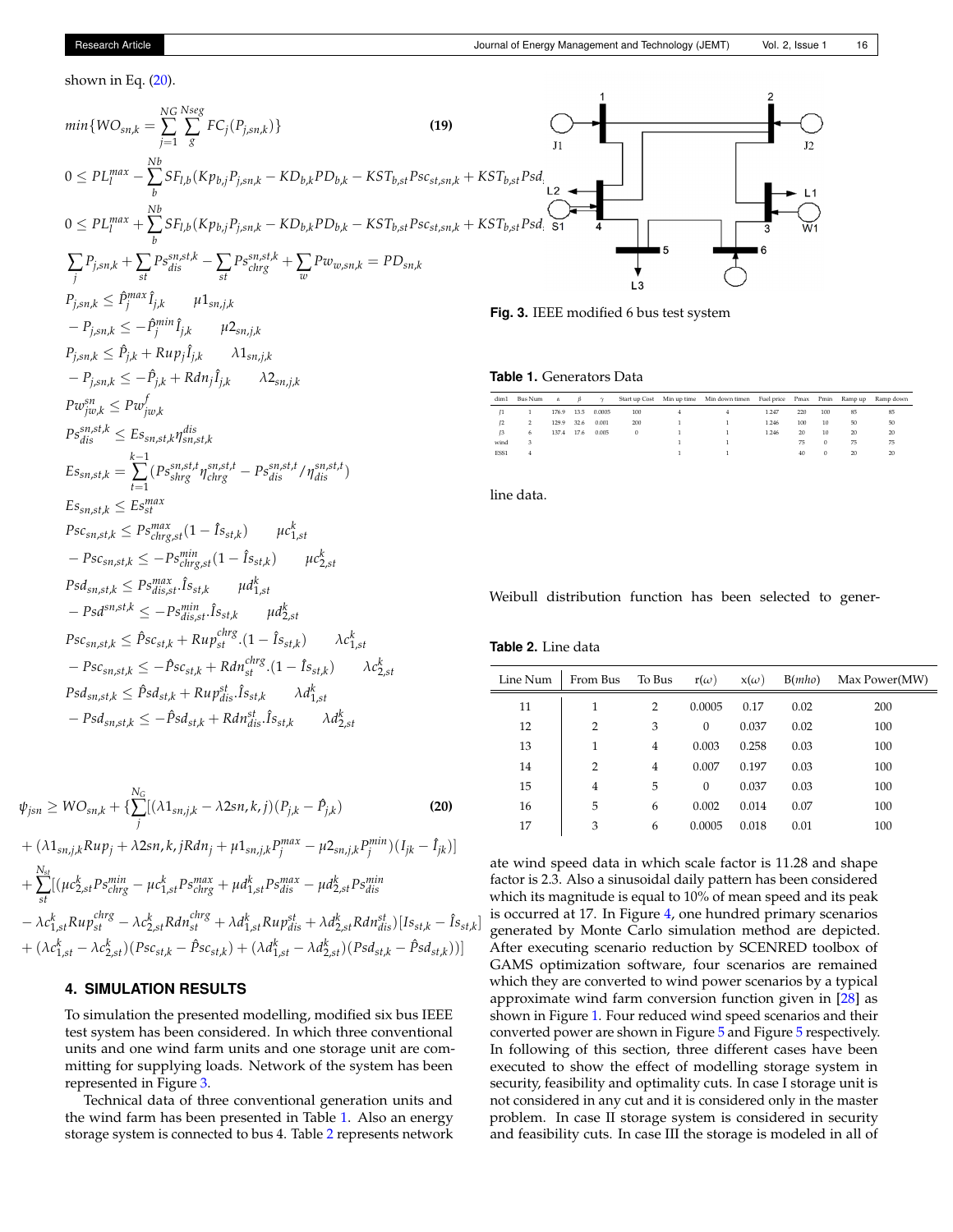<span id="page-6-0"></span>



**Fig. 4.** Initial wind speed scenarios generated by Monte Carlo

<span id="page-6-1"></span>

**Fig. 5.** Wind speed reduced scenarios and the average speed



**Fig. 6.** Wind power for reduced scenarios Data

#### *.1. Case I: Results without modelling storage as a variable*

In this case ESS is modeled in the main scenario and it is not considered in the Benders cuts as a variable. So feasibility and security cuts do not apply any limit on ESS performance through the cuts applying to the main problem. By executing this case for the load profile given in Figure [7,](#page-6-2) the algorithm is not converged. In scenario 1, line 3 which connects buses 1 and 4 is overloaded in peak-load hours 14 – 16, 18, 20 and 22. After executing feasibility cuts, the power flows will be below the line capacities as depicted in Figure [8](#page-6-3) in all scenarios in which main solution cost is increased from \$ 62859.898 into \$ 64185.63. Also sum of probability weighted transition cost into other probable scenarios is \$ 21191.87.

#### *.2. Case II: Results considering ESS in feasibility and security cuts and not in optimality cut*

In this case EES is modeled as a variable in the security and feasibility subproblems by equations Eq.  $(12)$  and Eq.  $(14)$ , Eq.  $(17)$ respectively. If there is a violation in any of the subperoblems, related Benders cuts would be generated according to the equations presented by Eq. [\(13\)](#page-3-4) and Eq. [\(18\)](#page-4-4) and would be added to the master problem, as new constraints in each iteration. By executing the algorithm for this case a feasible solution has been

<span id="page-6-2"></span>

<span id="page-6-3"></span>**Fig. 7.** Day ahead Hourly load data



**Fig. 8.** Power flows through the lines in scenario 1.

selected as optimum in which the value of objective function is obtained \$ 77264.84. The cost of generation for the main scenario is \$ 66597.08. Sum of probability weighted costs of transition from main scenario into the other probable scenarios is \$ 10667.75. The units status (unit commitment results) and their generation details are given in Table [3.](#page-6-4) In Table [3](#page-6-4) the negative signed values for ESS means power consumption (storing mode) and positive values imply power generation (spending mode). In this case storage is able to adjust according to the wind farm situation to compensate its volatility in scenarios and also it is obvious from the storage capacity illustrated in Figure [9](#page-7-8) that the ESS charging occurs in off peak hours and spends its stored power in peak load hours of the main scenario.

<span id="page-6-4"></span>**Table 3.** Power dispatch of generation units and energy storage system in case II

| Time       |       |          |         |       |                     | ٠     |         | 8        | $-9$      | 10       | 11             | 12       | 13       | 14    | 15    | 16    | 17    | 18    | 19    | 20    | 21        | $\mathcal{D}$ | 23       | 24    |
|------------|-------|----------|---------|-------|---------------------|-------|---------|----------|-----------|----------|----------------|----------|----------|-------|-------|-------|-------|-------|-------|-------|-----------|---------------|----------|-------|
| g1         | 117   | 111      | 100     | 100   | 100                 | 100   | 100     | 103.2    | 125       | 132      | 143.6          | 151.1    | 157.2    | 158.6 | 163.8 | 163.8 | 163.7 | 163.7 | 163.7 | 163.7 | 163.7     | 163.7         | 143.6    | 131.1 |
| g2         |       |          |         |       |                     |       |         |          |           |          |                |          |          | 10    | 10    | 10    | 10    | 10    |       |       |           |               |          |       |
| g3         |       |          |         |       |                     |       |         |          |           |          | $10-10$        | 10       | 10       |       |       |       |       |       | 10    | 10    | $10^{-1}$ | 10            |          |       |
| wind       | 58.17 | 54.13    | 61.88   | 58.99 | 70.43               | 75    | - 75    | 74.35    | 61.83 75  |          | - 75           | - 75     | 75       | 75    | 75    | - 75  | 75    | 71.45 | 64.24 | 61.16 | 58.95     | 58.75         | 52.33    | 64.51 |
| <b>EES</b> |       | $\Omega$ | $-3.21$ |       | $-4.26 -15.4 -14.5$ |       | $-1.61$ | $\Omega$ | $\Omega$  | $\Omega$ | $\overline{0}$ | $\Omega$ | $\Omega$ | 0.81  | 7.011 | 7.306 | 1.603 | 8.071 | 2.532 | 4.696 | 0.266     | $\Omega$      | $\Omega$ |       |
| LOAD       | 175.2 | 165.2    | 158.7   | 154.7 | 155.1               | 160.5 | 173.4   | 177.6    | 186.8 207 |          | 228.6          | 236.1    | 242.2    | 243.6 | 248.9 | 255.8 | 256   | 246.7 | 246   | 237.4 | 237.3     | 232.7         | 195.9    | 195.6 |

#### *.3. Case III: Simulation results considering storage in both feasibility and optimality cuts*

In this case, the effect of considering ESS model in Benders optimality subproblem and cuts will be investigated in accordance with equations Eq. [\(19\)](#page-5-2) and Eq. [\(20\)](#page-5-3), respectively. The unit commitment results of generation and storage units and their power generation dispatch are shown in Table [4.](#page-7-9) Table [5](#page-7-10) represents a brief comparison between the results of the three cases. For case III, the optimal value of objective function is achieved \$ 76573.79 which causes to save \$ 691.05 rather than the solution of Case II. It verifies the effectiveness of modelling ESS in finding the optimum solution. A comparison between generation costs of three cases has been shown in Figur[e10.](#page-7-11) It is concluded that the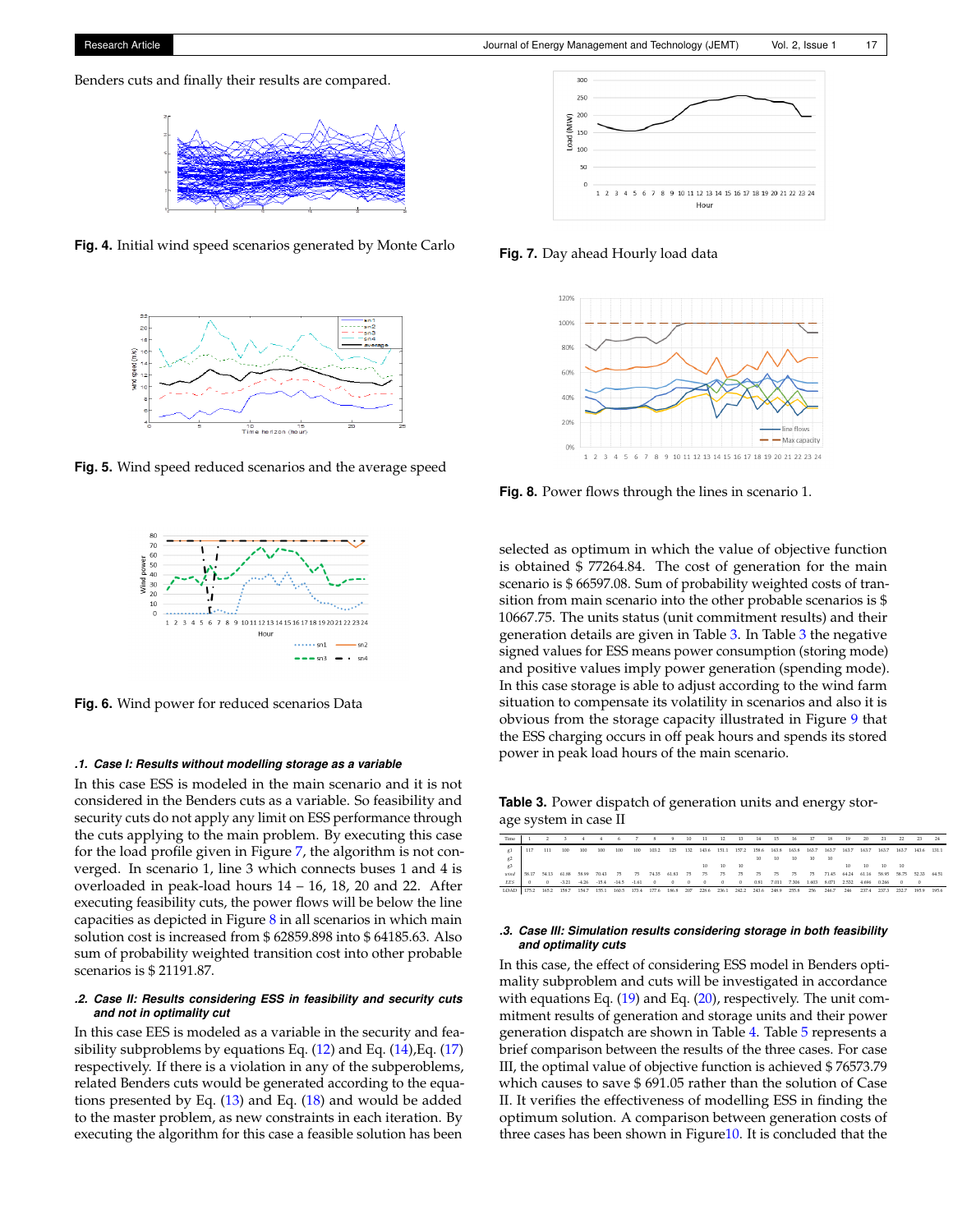<span id="page-7-8"></span>**Fig. 9.** Hourly variations of energy stored in storage unit

cost of main solutions in cases III and II are higher than that of case I, however the overall cost is decreased based on the reduction of transition cost in cases II and III. Also the hourly status of the energy storage capacity is depicted in Figure [11.](#page-7-12) In which it is demonstrated in off-peak hours (3 to 8) energy storage capacity has been fully charged and in peak load hours it has begun to deplete. Also it is obvious that energy storage capacity has been kept full in peak load periods which will cause to reduce transition costs of scenarios. It should be noted that, unit J3 is a more economic unit than unit J2 so it is committed in time periods 11 - 13 and 19 - 22. At the time periods 14-18 for security considerations and eliminating congestion from the line between buses 1 and 4, unit J2 has been committed.

<span id="page-7-9"></span>**Table 4.** Power dispatch of generation units and energy storage system case III

| Time       |       |          |             |       | $\overline{a}$          |       |         | $\sim$   | $-9$     | 10       | 11         | <b>12</b> | 13          | 14           | 15       | 16    | 17    | 18    | 19    | 20                | 21    | 22         | 23          | 24    |
|------------|-------|----------|-------------|-------|-------------------------|-------|---------|----------|----------|----------|------------|-----------|-------------|--------------|----------|-------|-------|-------|-------|-------------------|-------|------------|-------------|-------|
| g1         | 112.2 | 111      | 100         | 100   | 100                     | 100   | 100     | 103.2    | 125      | 132      | 143.6      | 151.1     | 157.2       | 158.6        | 163.9    | 165.2 | 165.2 | 165.2 | 165.2 | 165.2 165.2 163.9 |       |            | 143.6 126.3 |       |
| g2         |       |          |             |       |                         |       |         |          |          |          |            |           |             | 10.          | 10       | 10 10 |       | 10    |       |                   |       |            |             |       |
| $g^2$      |       |          |             |       |                         |       |         |          |          |          | 10.        | 10        | 10          |              |          |       |       |       | 10    | 10                | 10.   | - 10       |             |       |
| wind       | 58.2  |          | 54.1 61.959 | 70.4  | 75                      | 75    | 74.3    | 61.8     | - 75     | - 75     | - 75       | - 75      | - 75        | - 75         | 75       | - 75  | 71.5  | 64.2  | 61.1  | 58.9              | 58.7  | 52.3       | 64.51       |       |
| EES        | 478   | $\Omega$ | $-371$      |       | $-4.26$ $-15.4$ $-14.5$ |       | $-1.61$ | $\sim$ 0 | $\Omega$ | $\Omega$ | $^{\circ}$ | $\Omega$  | $^{\circ}$  | $\mathbf{0}$ | $\theta$ | 5.56  | 5.76  | 0.05  | 6.50  | 0.99              | 3.13  | $^{\circ}$ | $\Omega$    | 4.781 |
| LOAD 175.2 |       | 165.1    | 158.7       | 154.7 | 155.1                   | 160.5 | 173.4   | 177.6    | 186.8    | 207      | 228.6      |           | 236.1 242.2 | 243.6        | 248.9    | 255.8 | 256   | 246.7 | 246   | 237.4             | 237.3 | 232.7      | 195.9       | 195.6 |

<span id="page-7-10"></span>**Table 5.** Comparison of costs in three cases

| ****  |               | Total cost Transition cosy to scenarios Cost of main solution Run time(sec) |          |    |
|-------|---------------|-----------------------------------------------------------------------------|----------|----|
|       | case1 85377.5 | 21191.87                                                                    | 64185.63 | 25 |
| case2 | 77264.84      | 10667.75                                                                    | 66597.08 | 55 |
| case3 | 76573.79      | 9976.25                                                                     | 66597.54 | 65 |

# <span id="page-7-7"></span>**5. CONCLUSIONS**

Integrating wind power technologies, faces power system managers with considerable uncertainties because of stochastic nature of wind speed. In this paper a cooperation of energy storage system besides of conventional thermal units and wind farm has been investigated in a stochastic scenario-based framework. Moreover to have a practical solution, power delivery security constraints has been considered in the model. For this purpose, to decrease computational burden, Benders decomposition technique has been implemented in which energy storage system has been modeled in feasibility and optimality cuts as a variable. Executing proposed model on three different cases concludes that modelling of energy storage system in probable scenarios as an alternative energy resource, would significantly enhance both feasibility and optimality features of cooperation. Proposed method would have economical and technical benefits for

<span id="page-7-11"></span>

<span id="page-7-12"></span>**Fig. 10.** The comparison of hourly generation cost of the cases



**Fig. 11.** Hourly status of energy storage capacity for case III

systems in which renewable energy resources have significant penetration and power security is the challenge of the system.

# **REFERENCES**

- <span id="page-7-0"></span>1. I. Gomes, H. Pousinho, R. Melício, and V. Mendes, "Stochastic coordination of joint wind and photovoltaic systems with energy storage in day-ahead market," *Energy*, vol. 124, pp. 310–320, 2017.
- <span id="page-7-1"></span>2. G. W. E. Council, "Global wind 2008 report," *http://www. gwec. net/index. php? id= 153*, 2009.
- <span id="page-7-2"></span>3. E. Barbour, I. G. Wilson, J. Radcliffe, Y. Ding, and Y. Li, "A review of pumped hydro energy storage development in significant international electricity markets," *Renewable and Sustainable Energy Reviews*, vol. 61, pp. 421–432, 2016.
- <span id="page-7-3"></span>4. E. Rodrigues, G. Osório, R. Godina, A. Bizuayehu, J. Lujano-Rojas, J. Matias, and J. Catalão, "Modelling and sizing of nas (sodium sulfur) battery energy storage system for extending wind power performance in crete island," *Energy*, vol. 90, pp. 1606–1617, 2015.
- <span id="page-7-4"></span>5. L. Wu, M. Shahidehpour, and Z. Li, "Comparison of scenario-based and interval optimization approaches to stochastic scuc," *IEEE Transactions on Power Systems*, vol. 27, no. 2, pp. 913–921, 2012.
- <span id="page-7-5"></span>6. Y. M. Atwa and E. El-Saadany, "Optimal allocation of ess in distribution systems with a high penetration of wind energy," *IEEE Transactions on Power Systems*, vol. 25, no. 4, pp. 1815–1822, 2010.
- <span id="page-7-6"></span>7. J. Hetzer, C. Y. David, and K. Bhattarai, "An economic dispatch model incorporating wind power," *IEEE Transactions on energy conversion*, vol. 23, no. 2, pp. 603–611, 2008.